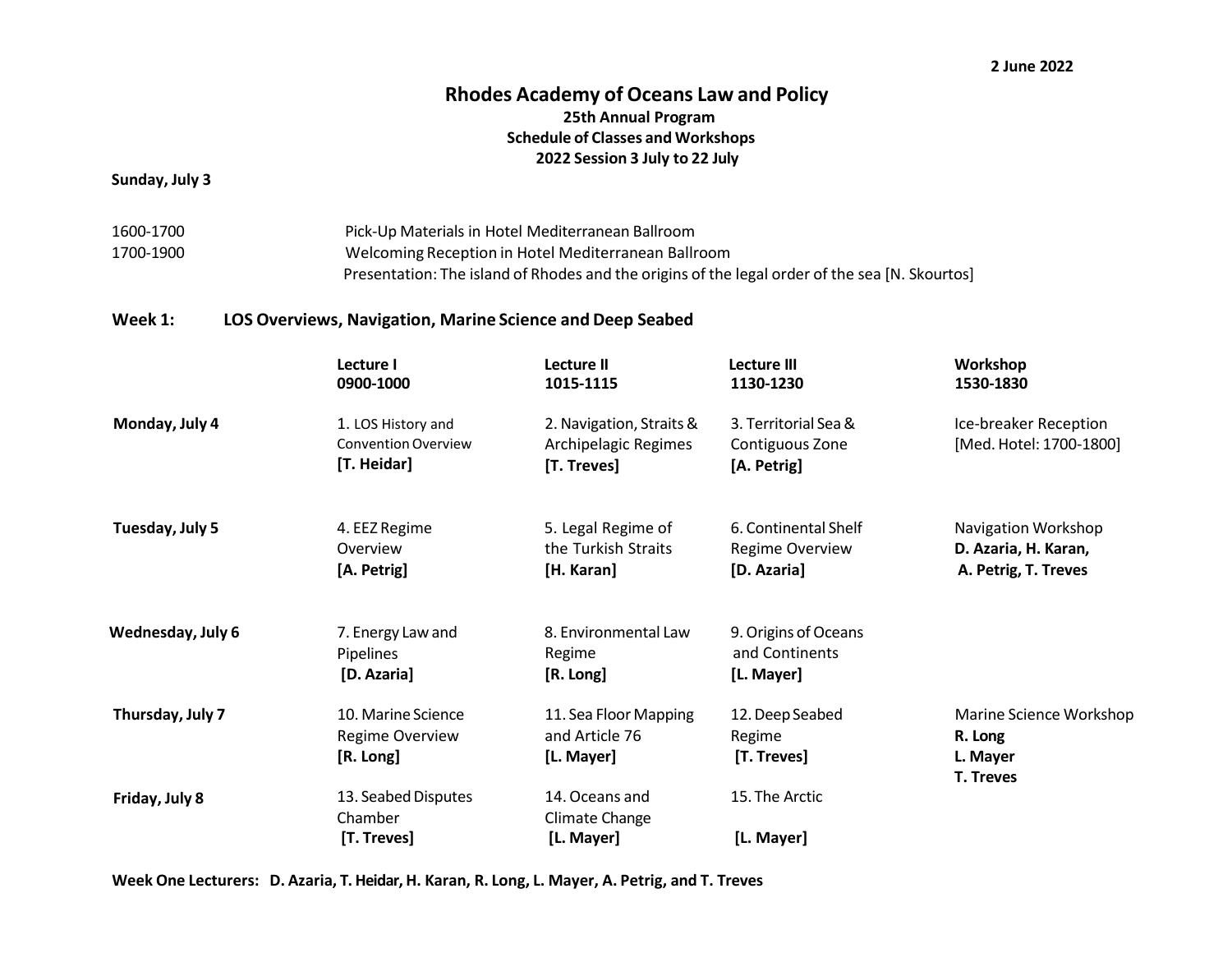## **Week 2: Maritime Delimitation, Continental Shelf, Fisheries, and Biodiversity**

|                    | Lecture I<br>0900-1000                          | <b>Lecture II</b><br>1015-1115   | <b>Lecture III</b><br>1130-1230 | Workshop<br>1530-1830                          |
|--------------------|-------------------------------------------------|----------------------------------|---------------------------------|------------------------------------------------|
| Monday, July 11    | 16. Outer Limits of<br><b>Continental Shelf</b> | 17. Baselines                    | 18. Maritime<br>Delimitation    | Special Lecture:<br>Sovereign State Litigation |
|                    | [T. Heidar]                                     | [R. Cleverly]                    | [R. Cleverly]                   | L. Martin                                      |
| Tuesday, July 12   | 19. Common Heritage                             | 20. Maritime                     | 21. Intro to                    | <b>Delimitation Workshop</b>                   |
|                    | of Mankind                                      | Delimitation in<br>Mediterranean | Delimitation<br>Workshop        | R. Cleverly<br>T. Heidar                       |
|                    | [F. Millicay]                                   | [M. Telalian]                    | [R. Cleverly]                   | L. Martin                                      |
|                    |                                                 |                                  |                                 | M. Telalian                                    |
| Wednesday, July 13 | 22. EEZ                                         | 23. Submarine                    | 24. Marine                      |                                                |
|                    | <b>Fisheries</b>                                | Cables and                       | Mammals                         |                                                |
|                    |                                                 | Pipelines                        |                                 |                                                |
|                    | [D. Balton]                                     | [K Bressie]                      | [E. Molenaar]                   |                                                |
| Thursday, July 14  | 25. High Seas                                   | 26. Biodiversity                 | 27. Combating                   | Living Resources Workshop                      |
|                    | <b>Fisheries</b>                                | <b>Beyond National</b>           | <b>IUU Fishing</b>              | D. Balton, T. Heidar,                          |
|                    |                                                 | Jurisdiction                     |                                 | F. Millicay, E. Molenaar                       |
|                    | [T. Heidar]                                     | [F. Millicay]                    | [E. Molenaar]                   | O. Özçayir                                     |
| Friday, July 15    | 28. Alternative                                 | 29. Central Arctic               | 30. Port State                  |                                                |
|                    | <b>Energy Sources</b>                           | Ocean Fisheries                  | Control, Jurisdic-              | Week 1 and 2                                   |
|                    | [M. Gavouneli]                                  | [D. Balton]                      | tion & Fisheries                | Written Exam                                   |
|                    |                                                 |                                  | [O. Özçayir]                    | T. Heidar                                      |
|                    |                                                 |                                  |                                 |                                                |

*GALA DINNER*

Week Two Lecturers: D. Balton, K. Bressie, R. Cleverly, M. Gavouneli, T. Heidar, L. Martin, F. Millicay, E. Molenaar, O. Özçayir, M. Telalian